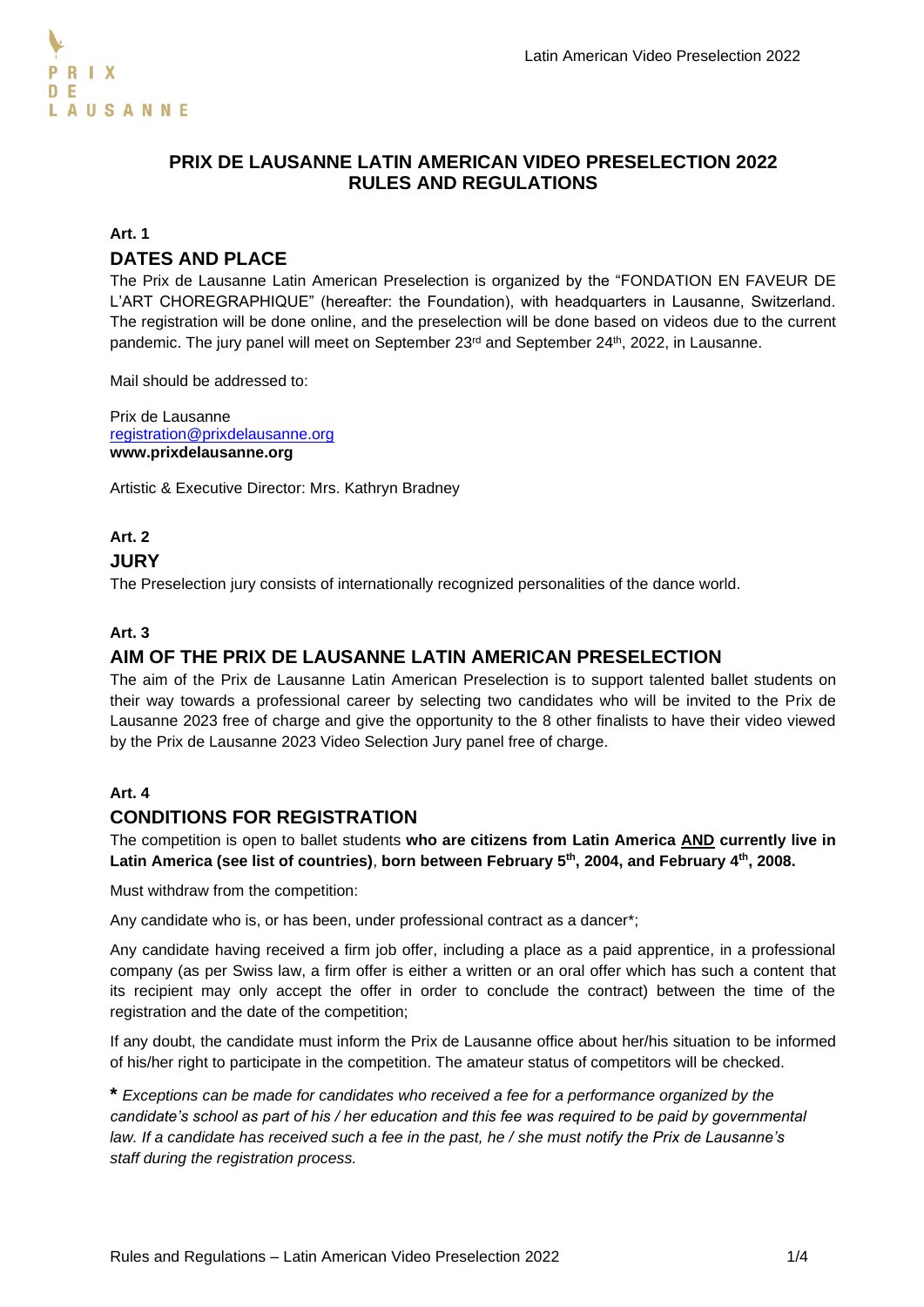

Any deception related to this rule will result in expulsion from the competition, and the cancellation and required reimbursement of any prize that may have been awarded. In addition to this, the Prix de Lausanne shall communicate publicly the cancellation of the prize that may have been awarded to the candidate. The candidate shall not be authorized to boast his/her participation in the contest without mentioning his/her expulsion.

The organisers accept no responsibility for any candidates presenting themselves at the Prix de Lausanne Latin American Preselection with an injury that prevents them from participating in the competition. The organisers shall not be responsible for any injury, illness or theft sustained by the participants during the competition. The participants are responsible for insuring themselves against accidents, illness, and theft.

The participation to the Preselection is **free.**

**Candidates must read the document « Prix de Lausanne Latin American Video Preselection 2022 Procedure».**

## **Art. 5 HEALTH**

The Prix de Lausanne aims to assist ballet students in evaluating their own talent and ability to have a professional career. It also supports the belief that optimal performance as a professional ballet dancer requires good physical and psychological health. While it is true the aesthetic values of classical ballet require dancers to be lean, it is vital that teachers, parents, and dance students take care not to over emphasise these values in a manner that compromises health.

In line with this, a medical questionnaire has been designed by the Prix de Lausanne's consulting physician to establish a sense of a candidate's ability to sustain the rigours of the competition. The questionnaire must be submitted by the **preselected** and **finalist candidates** of the Latin American Video Selection. The questionnaire is available online and must be completed in collaboration with the aspiring participant's doctor by the candidates. The completed questionnaire is then sent by the candidate to the Prix de Lausanne's consulting physician and becomes an integral part of the registration process to the Prix de Lausanne 2023.

#### **Should there be any doubts about the candidate's overall health and physical condition, the Prix de Lausanne's consulting physician will have the authority to decide whether the candidate may take part in the competition or not.**

Candidates who have been cleared as suitable to participate but who, in the opinion of the Prix de Lausanne's consulting physician, give rise to concern upon their arrival or at any point during the competition must agree to meet and be examined by the Prix de Lausanne's consulting physician. With the candidate's permission, parents of the candidate and/or their teacher will be invited to take part in this consultation, which will determine whether the candidate may remain in the competition or not.

In all cases, the decision of the Prix de Lausanne's consulting physician is final.

### **Art. 6**

### **DEADLINES FOR REGISTRATION**

Participants must register online by completing an online form and upload their video **before September 15th , 2022**.

At the end of the preselection, preselected and finalist candidates must fill in the registration form of the Prix de Lausanne 2023 Video Selection in which they upload their medical file, before October 15<sup>th</sup>, 2022.

See the "Prix de Lausanne Latin American Video Preselection 2022 Procedure" document for more details.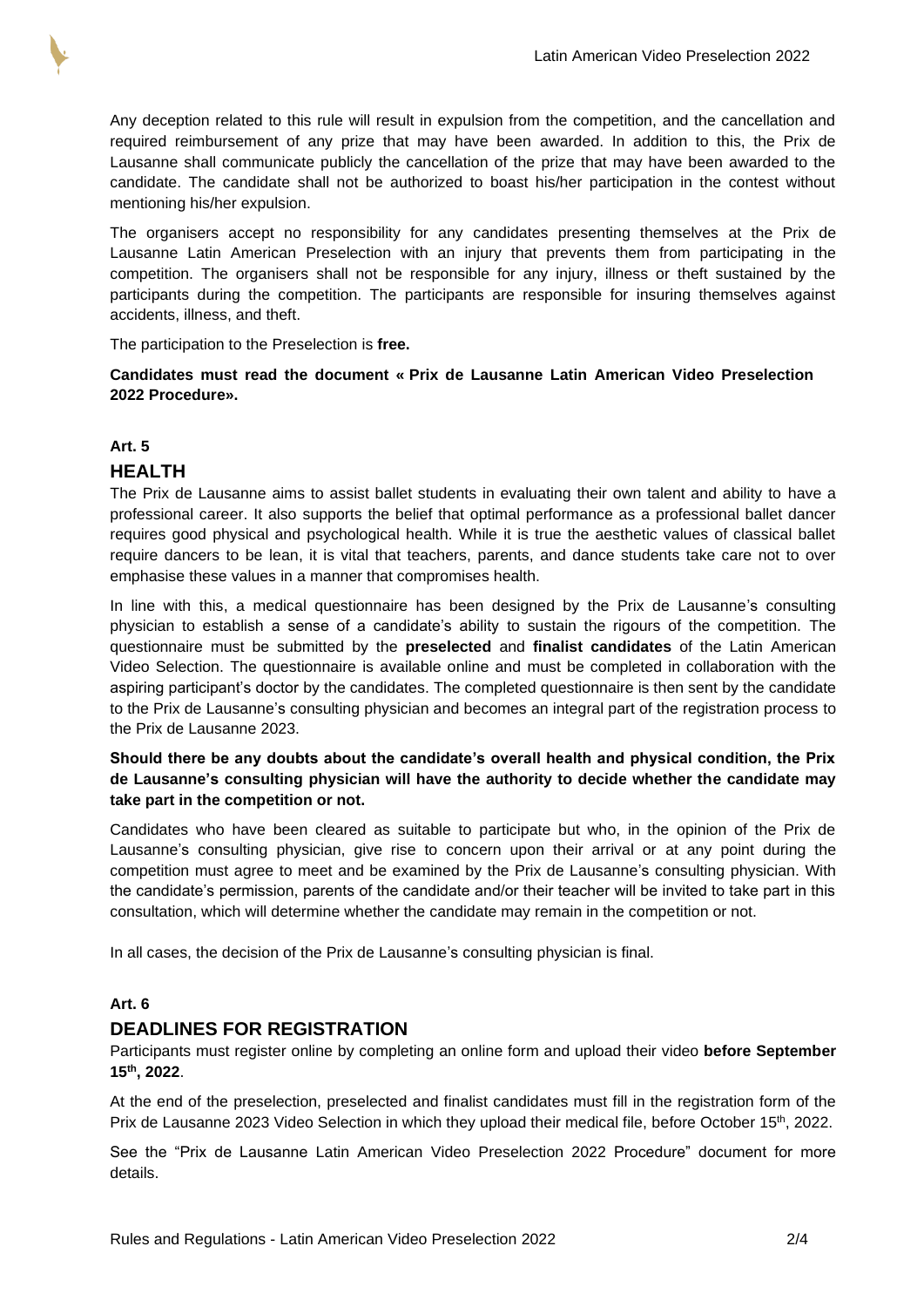

# **Art. 7 RE-ENTERING**

Candidates who **have not won** a Prix de Lausanne apprenticeship or scholarship may participate as many times as their age allows them to.

### **Art. 8**

### **PHOTOGRAPHS, VISUAL AND AUDIOVISUAL RECORDINGS AND THEIR BROADCASTING**

All photographs, visual and audio-visual works, and all types of recordings of the candidates' performance and participation in the Preselection, without limitation as to the technical means used to make such recordings, shall be the exclusive property of the Foundation. No visual or audio-visual recording of the candidates' variations and participation to the competition may be made without the Foundation's written authorisation. The candidates waive all rights to such recordings made by the Foundation, themselves, or by any third party on behalf of the Foundation, their broadcasting, display, distribution, or publication by any means, including by way of the Foundation's web site (www.prixdelausanne.org). The candidates are aware and agree that such recordings may be used for commercial or promotional purposes, including by authorised third parties, whatever the products or services advertised. Candidates agree that sponsors of the "Prix de Lausanne", who finance prizes awarded to winners, may use images of the finalists and prize winners in their advertising campaigns. Such grant of rights by the candidates to the Foundation shall be permanent and irrevocable, without any geographic or time limits. Candidates shall not be entitled to any payment, participation, contribution, fee, or other compensation of any kind in relation to such grant of right and hereby waive all rights to claim any such compensation or consideration from the Foundation or any third parties authorised by the Foundation to use the recordings. Only the Foundation is entitled to conclude contracts with television stations or private individuals.

#### **Art. 9**

### **DECISION MAKING BODIES**

Only the board of the "FONDATION EN FAVEUR DE L'ART CHOREGRAPHIQUE" has the right to final decisions on any departure from the rules of the competition.

The jury's decisions in the Preselection, as well as the distribution of prizes, are final and irrevocable. If a jury member is associated with a school or has worked closely with a candidate, he/she does not have the right to vote for candidates coming from his/her school or the candidates with whom they have worked.

### **Art. 10 PRIZES**

Two all-expense paid trips to Switzerland for the two top finalists to compete in the Prix de Lausanne 2023. The Prix de Lausanne will pay the expenses of the candidates only.

The eight other finalists will have the opportunity for their video to be viewed by the Prix de Lausanne 2023 Video Selection jury panel end of October 2022 free of charge.

### **Art. 11**

### **AWARDING OF PRIZES**

The jury has the right to award or not to award the prizes described in Article 10, according to the results of the finalists. If other prizes should be put at the disposal of the "FONDATION EN FAVEUR DE L'ART CHOREGRAPHIQUE", the Foundation would award them as it sees fit.